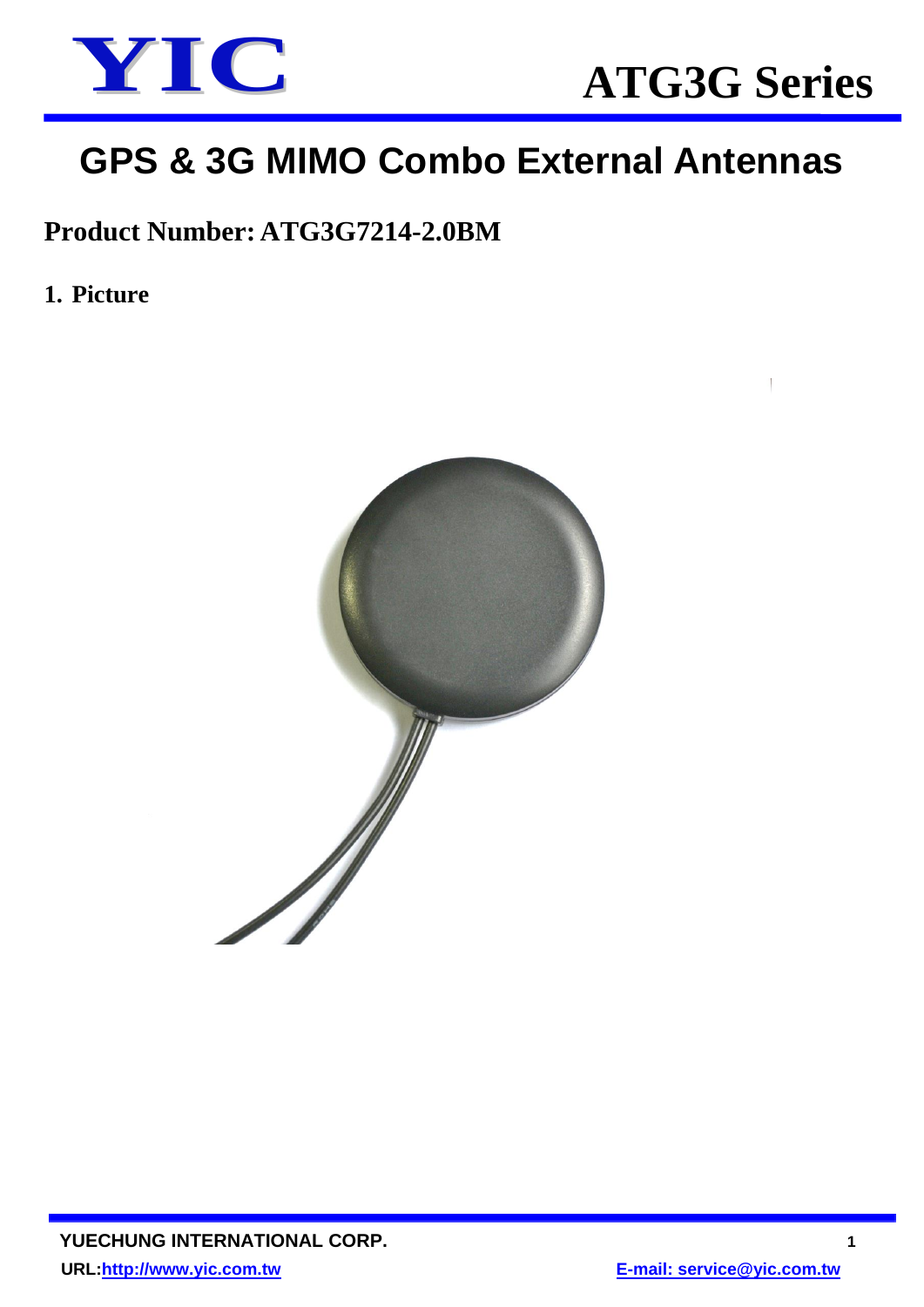

## **2. Electrical Characteristics**

|                  | 2.1 GPS Antenna            |                                                                                    |  |  |
|------------------|----------------------------|------------------------------------------------------------------------------------|--|--|
| $\mathbf{1}$     | Antenna model              | 2540A (25mm*25mm*4mm)                                                              |  |  |
| $\overline{2}$   | <b>Frequency Range</b>     | 1575.42MHz±1.02 MHz                                                                |  |  |
| 3                | V.S.W.R                    | < 2.0                                                                              |  |  |
| $\overline{4}$   | Band With@10dB             | $>10$ MHz                                                                          |  |  |
| 5                | Gain                       | 5.0 dB typ @70mm*70mm groundplane                                                  |  |  |
| 6                | Impendence                 | $50\Omega$                                                                         |  |  |
| $\tau$           | Polarization               | <b>RHCP</b>                                                                        |  |  |
| <b>LNA</b>       |                            |                                                                                    |  |  |
| $\mathbf{1}$     | <b>Frequency Range</b>     | 1575.42MHz <sup>+</sup> 1.02 MHz                                                   |  |  |
| $\overline{2}$   | DC Voltage                 | $2.2 \sim 5.0 V$                                                                   |  |  |
| 3                | DC current                 | $11\pm 2mA(@3.0V)$                                                                 |  |  |
| $\overline{4}$   | Gain                       | 28 <sup>±</sup> 3 dB(without cable $@25^{\circ}$ C <sup>+</sup> 10 <sup>°</sup> C) |  |  |
| 5                | Output VSWR                | 2.0 MAX                                                                            |  |  |
| 6                | Noise Figure               | 2.1 MAX                                                                            |  |  |
| $2.2\phantom{0}$ | <b>GSM &amp; 3GAntenna</b> |                                                                                    |  |  |
| $\mathbf{1}$     | <b>Frequency Range</b>     | $824 \sim 960$ MHz/1710 $\sim$ 2170MHz                                             |  |  |
| $\overline{2}$   | V.S.W.R                    | $<$ 2.0                                                                            |  |  |
| 3                | Gain                       | 2.0 dB                                                                             |  |  |
| $\overline{4}$   | Impendence                 | $50\Omega$                                                                         |  |  |
| $\mathfrak{S}$   | Polarization               | <b>LINEAR</b>                                                                      |  |  |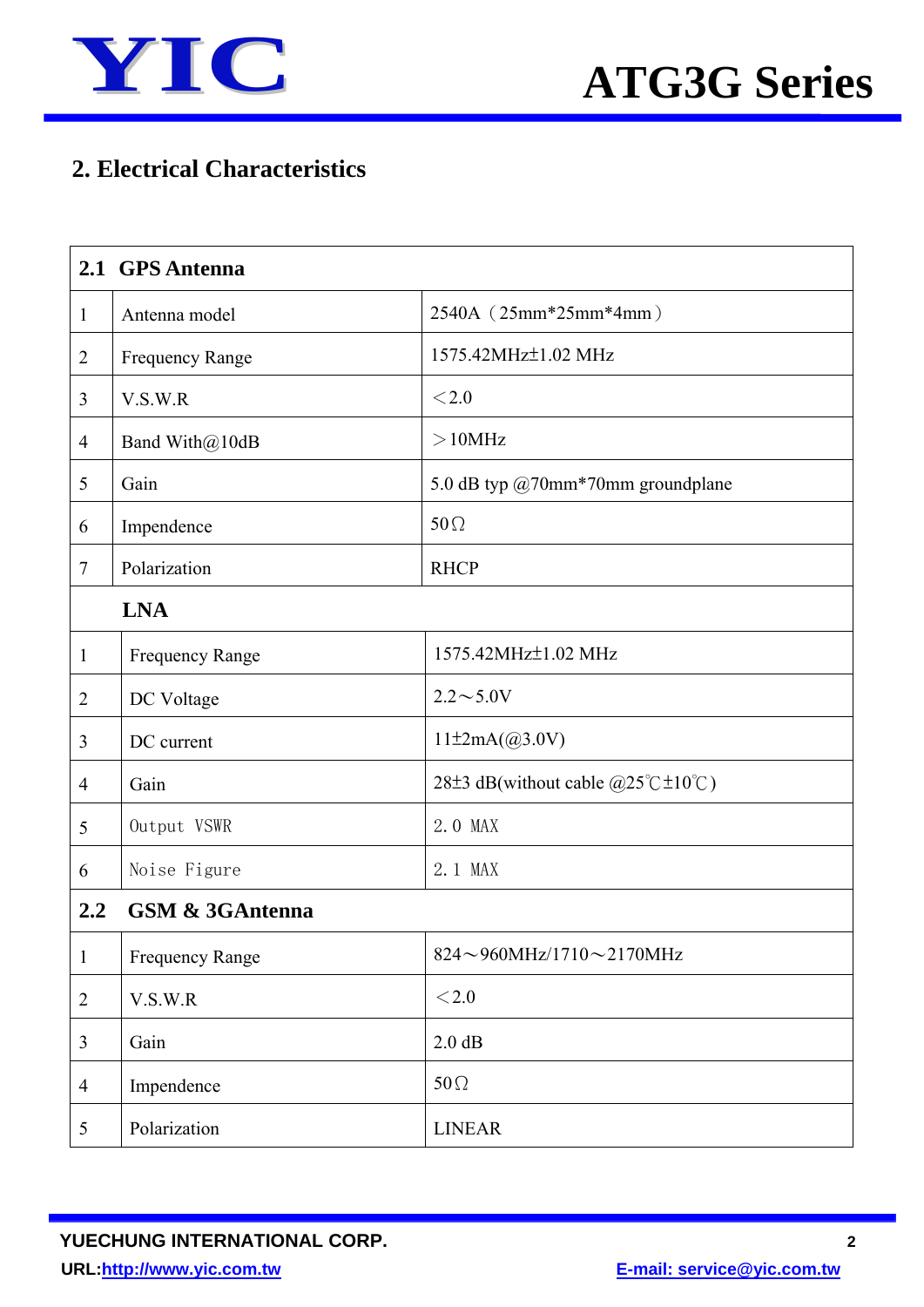

### **3. Material**

| N <sub>o</sub> | Part Name        | <b>SPEC</b>               |
|----------------|------------------|---------------------------|
|                | GPS Antenna      | Dielectric Ceramics       |
| $\overline{2}$ | Shielding        | Tinplate                  |
| 3              | <b>PCB</b>       | FR4                       |
| $\overline{4}$ | GSM & 3G Antenna | FR4                       |
|                |                  | ABS (black)               |
| 5              | Sheathing        | $\varphi$ 72×14.3mm       |
|                | <b>RF</b> Cable  | <b>RG174</b>              |
| 6              |                  | $L=3M$ OR Others          |
| 7              | RF Connector     | <b>SMA-MALE OR Others</b> |

### **4. Environment Condition**

| Working Temp | $-40^{\circ}\text{C} \sim +85^{\circ}\text{C}$ , $10\% \sim 95\% \text{ RH}$  |
|--------------|-------------------------------------------------------------------------------|
| Storage Temp | $-55^{\circ}\text{C} \sim +100^{\circ}\text{C}$ , $10\% \sim 95\% \text{ RH}$ |
| Vibration    | Sine sweep $@1.5mmAM$<br>$10\sim55$ Hzeach<br>Axis                            |
| Waterproof   | IP <sub>66</sub>                                                              |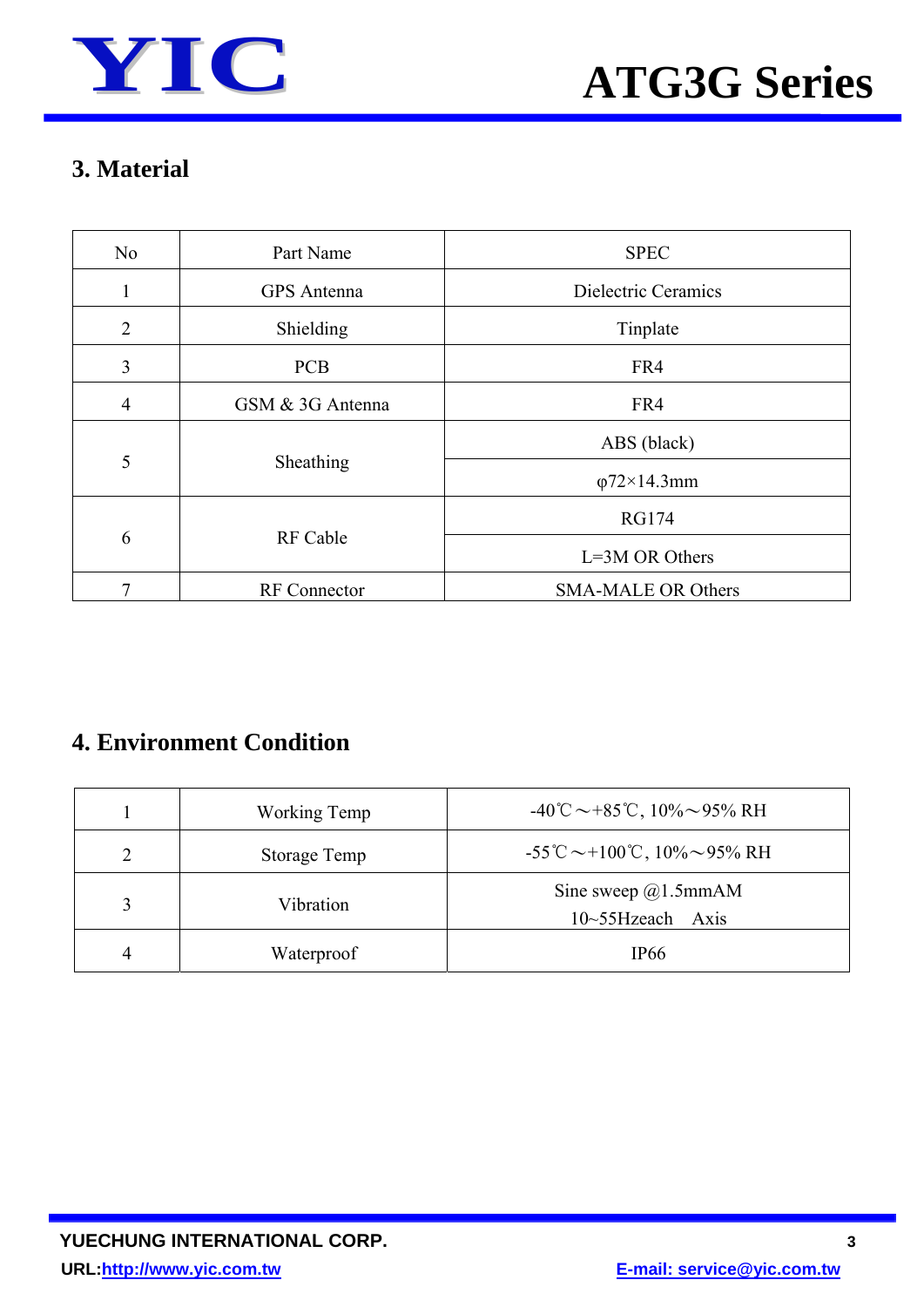

### **5. Testing Curve**

#### The Chinese Sheeponse Stimula +MarjAnayas Sinars<br>Tr1 S11 Smith (R+jx) Scale 1.000u [F1 Del]<br>Tr2 S11 Log Mag 10.00dB/ Ref 0.000dB [F1]  $\begin{array}{rrrr} 1 & 1.5754200 & \text{GHz} & -39.522 & \text{dB} \\ >2 & 1.5861355 & \text{GHz} & -10.000 & \text{dB} \\ 1 & 1.5659607 & \text{GHz} & -10.000 & \text{dB} \end{array}$  $40.00$ .<br>Singli  $30.00$ Conti Hold<br>All Chan 20.00 10.00 Trigger Ev<br>On Swe  $0,000$ Trigger S  $-10.00$ Restar  $-20.00$ Ext Trig Input<br>Negative Edge  $-30.00$ Trigger Delay<br>0.0000 s  $-40.00$ Low Late  $50.0$  $\overline{\phantom{0}}$  $01.575$ **ERICorl** 13-11-05

### **5.1 GPS Antenna Characteristic curve**

**5.2 GPS Antenna Noise Figure** 

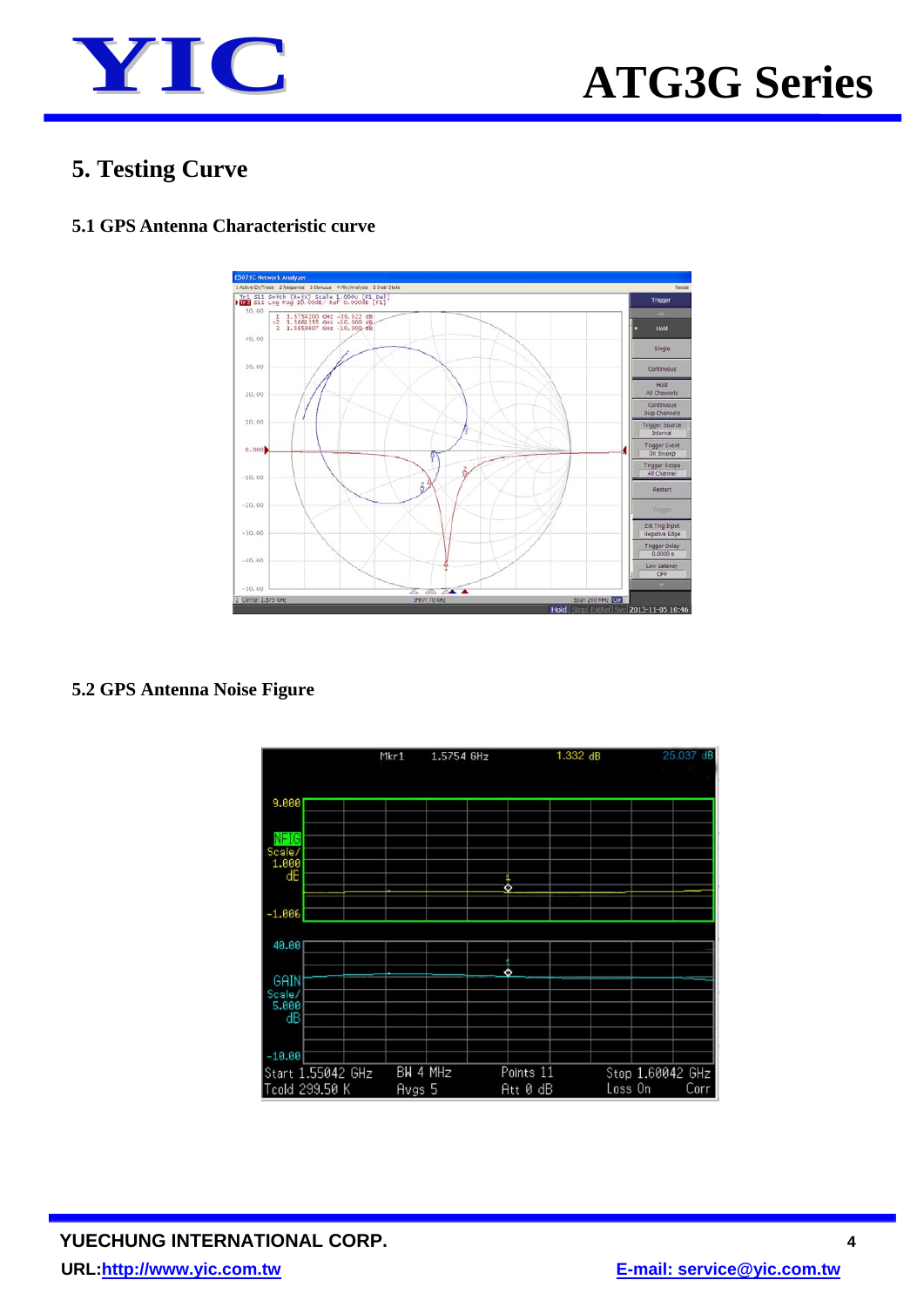

#### **5.3 GPS AntennaDirectional diagram**



#### **5.4 LNA Gain**

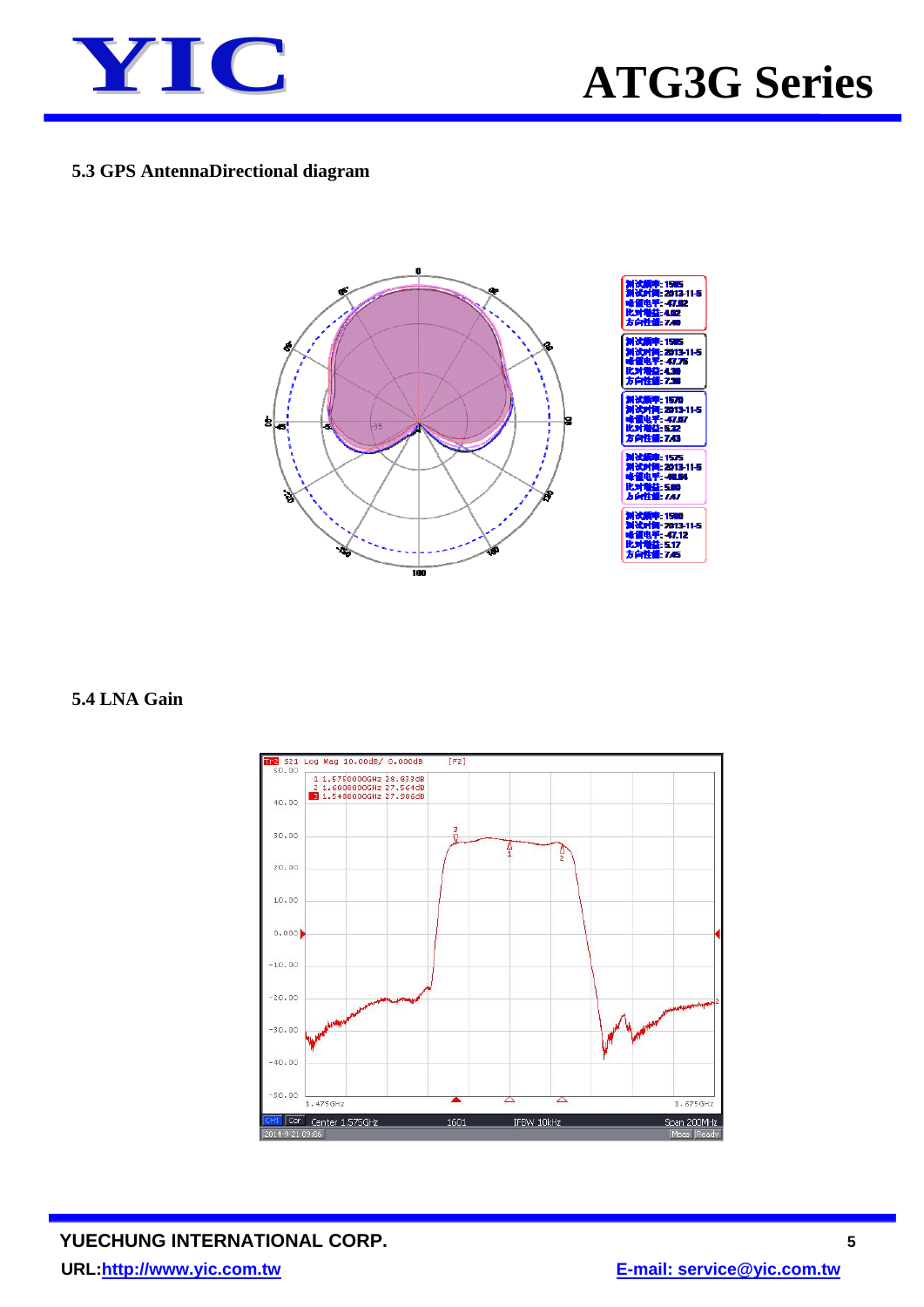

#### **5.5 GSM & 3G Antenna Characteristic curve**



### **6. Structure**